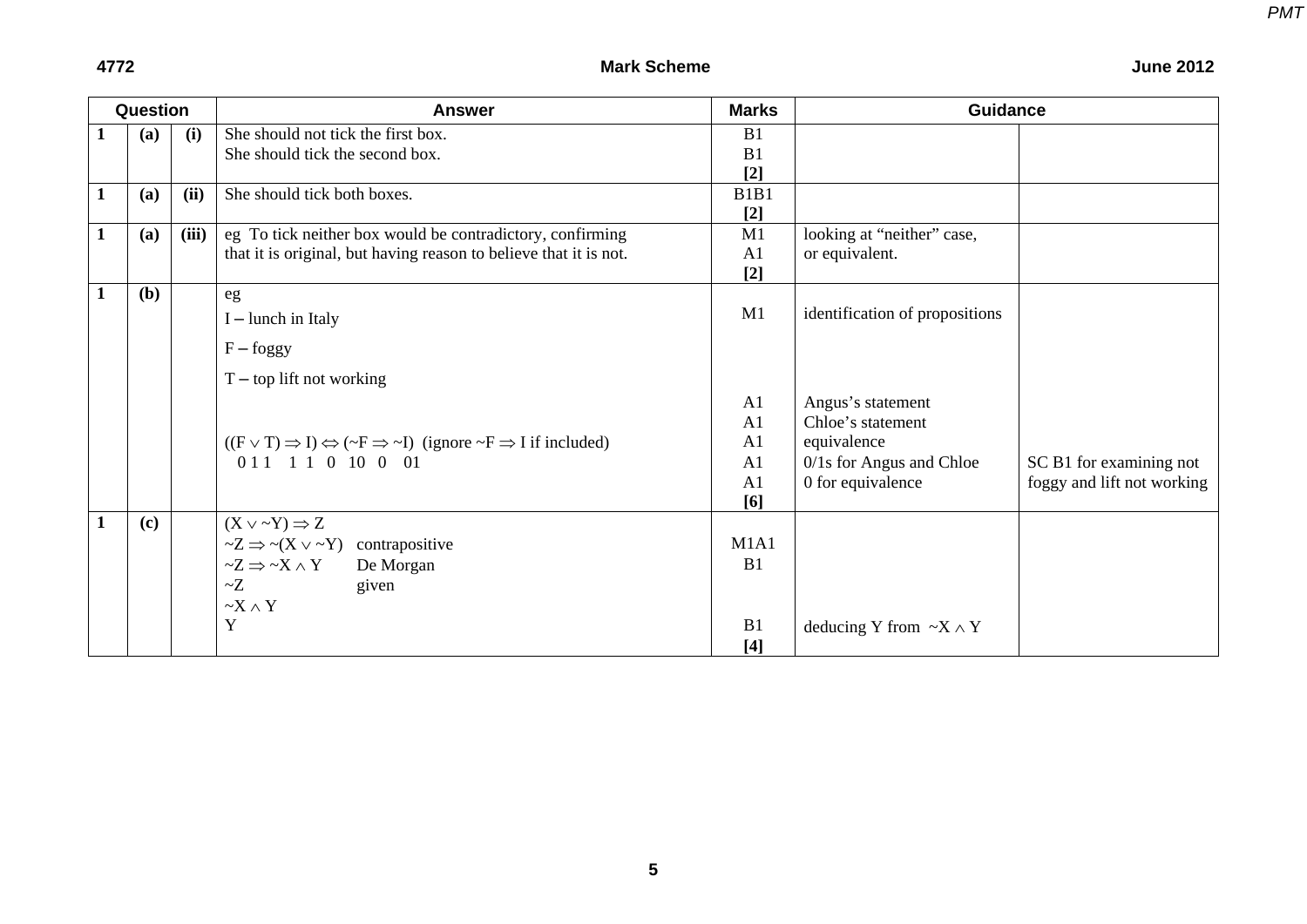| Question         |      | <b>Answer</b>                                                                      | <b>Marks</b> | <b>Guidance</b>                                 |
|------------------|------|------------------------------------------------------------------------------------|--------------|-------------------------------------------------|
| $\boldsymbol{2}$ | (i)  | 4800                                                                               | B1           | decision node                                   |
|                  |      | stay                                                                               | M1<br>A1     | chance node<br>3-split                          |
|                  |      | 4800                                                                               | M1<br>A1     | rent costs (a correct value)<br>$-1$ each error |
|                  |      | 5625<br>sell<br>0.3<br>$0.5\,$                                                     | B1           | decision                                        |
|                  |      | (5062.5)<br>$\vert$ 5000<br>$\sqrt{0.2}$                                           |              |                                                 |
|                  |      | 4375                                                                               | [6]          |                                                 |
| $\overline{2}$   | (ii) | $0.3 \times \sqrt{5625} + 0.5 \times \sqrt{5000} + 0.2 \times \sqrt{4375} = 71.08$ | M1A1         |                                                 |
|                  |      | $\sqrt{4800}$ = 69.28, so no change                                                | A1           |                                                 |
|                  |      |                                                                                    | $[3]$        |                                                 |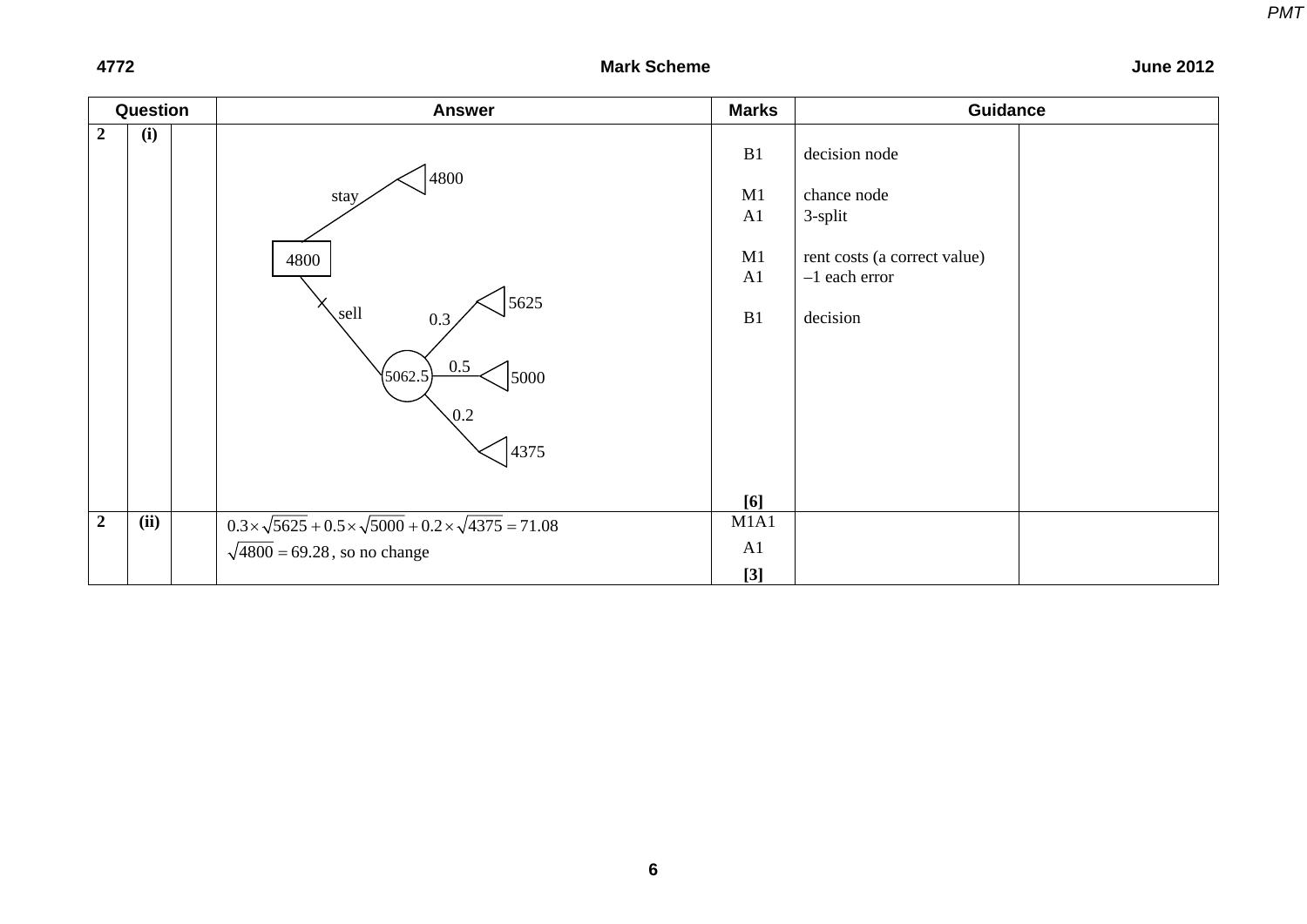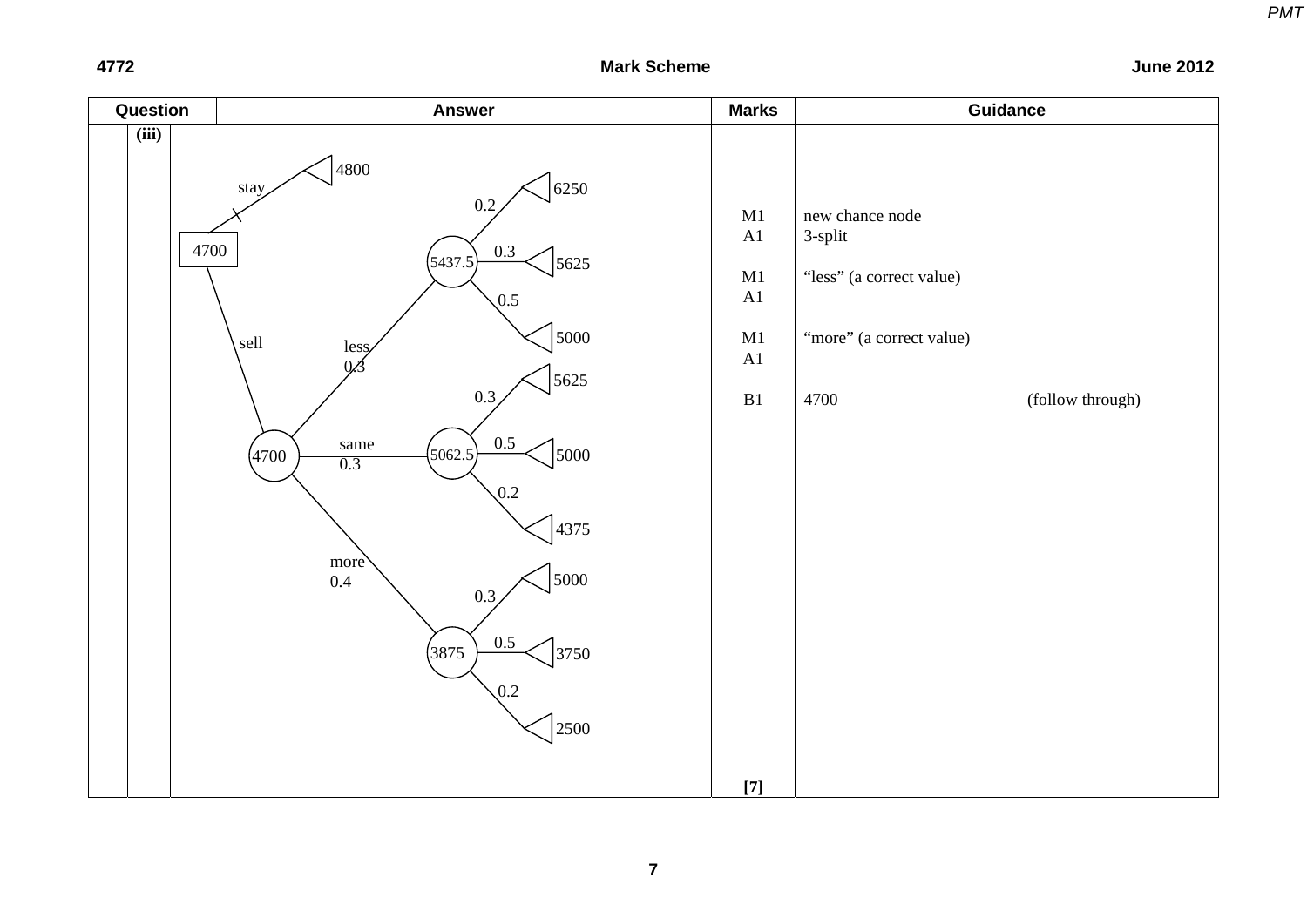| $\mathbf{3}$<br>(i)<br>(a)<br>$5\phantom{.0}$<br>$\boldsymbol{2}$<br>3 <sup>1</sup><br>$\overline{\mathbf{4}}$<br>$\mathbf{1}$                                                                                                                                                                                                                                                                                                                                                                                                                                                                   | $\mathbf{3}$<br>5 <sup>5</sup><br>$\overline{2}$<br>$\overline{\mathbf{4}}$<br>$\mathbf{1}$<br>$\overline{5}$<br>$\overline{2}$<br>$\overline{2}$<br>$\overline{2}$<br>$\overline{2}$<br>$\overline{3}$<br>$\overline{4}$<br>$\overline{4}$                | M1<br>A2            |                                        |
|--------------------------------------------------------------------------------------------------------------------------------------------------------------------------------------------------------------------------------------------------------------------------------------------------------------------------------------------------------------------------------------------------------------------------------------------------------------------------------------------------------------------------------------------------------------------------------------------------|------------------------------------------------------------------------------------------------------------------------------------------------------------------------------------------------------------------------------------------------------------|---------------------|----------------------------------------|
| $\overline{5}$<br>$\overline{5}$<br>$\overline{2}$<br>$\overline{4}$<br>$\overline{4}$<br>$\mathbf{1}$<br>$\mathbf{1}$<br>$\overline{3}$<br>$\boldsymbol{2}$<br>$\boldsymbol{2}$<br>$\overline{2}$<br>$\overline{3}$<br>$\overline{2}$<br>$\overline{4}$<br>$\mathbf{3}$<br>$5\overline{)}$<br>$\mathfrak{Z}$<br>$5\overline{)}$<br>$\mathbf{3}$<br>6<br>6<br>$\overline{2}$<br>$\overline{5}$<br>$\overline{\mathbf{4}}$<br>$\overline{4}$<br>$\overline{\mathbf{4}}$<br>$\overline{4}$<br>$\overline{5}$<br>$\overline{3}$<br>$\overline{\mathbf{5}}$<br>$\overline{5}$<br>$\overline{2}$<br>6 | $\overline{2}$<br>$\boldsymbol{2}$<br>$\overline{2}$<br>$\overline{2}$<br>$\overline{2}$<br>$\overline{2}$<br>$\overline{5}$<br>$\overline{2}$<br>$\overline{2}$<br>$\overline{2}$<br>$\overline{4}$<br>$\overline{4}$<br>$\overline{4}$<br>$\overline{4}$ | $\mathbf{M}1$<br>A2 | $(-1$ each error)<br>$(-1$ each error) |
| $\overline{(\mathbf{i})}$<br>$\mathbf{3}$<br>(b)<br>$3 \rightarrow 2 \rightarrow 4 \rightarrow 5$                                                                                                                                                                                                                                                                                                                                                                                                                                                                                                |                                                                                                                                                                                                                                                            | [6]<br>B1           |                                        |
|                                                                                                                                                                                                                                                                                                                                                                                                                                                                                                                                                                                                  |                                                                                                                                                                                                                                                            | $[1]$               |                                        |
| $\overline{(\mathbf{i})}$<br>$\mathbf{3}$<br>(c)<br>$\overline{3}$<br>5<br>$\overline{2}$<br>$\mathfrak{Z}$<br>5.<br>$\overline{2}$<br>$\sqrt{6}$<br>5 <sup>5</sup><br>$\mathcal{L}_{2}$                                                                                                                                                                                                                                                                                                                                                                                                         |                                                                                                                                                                                                                                                            | M1<br>A1<br>$[2]$   | complete                               |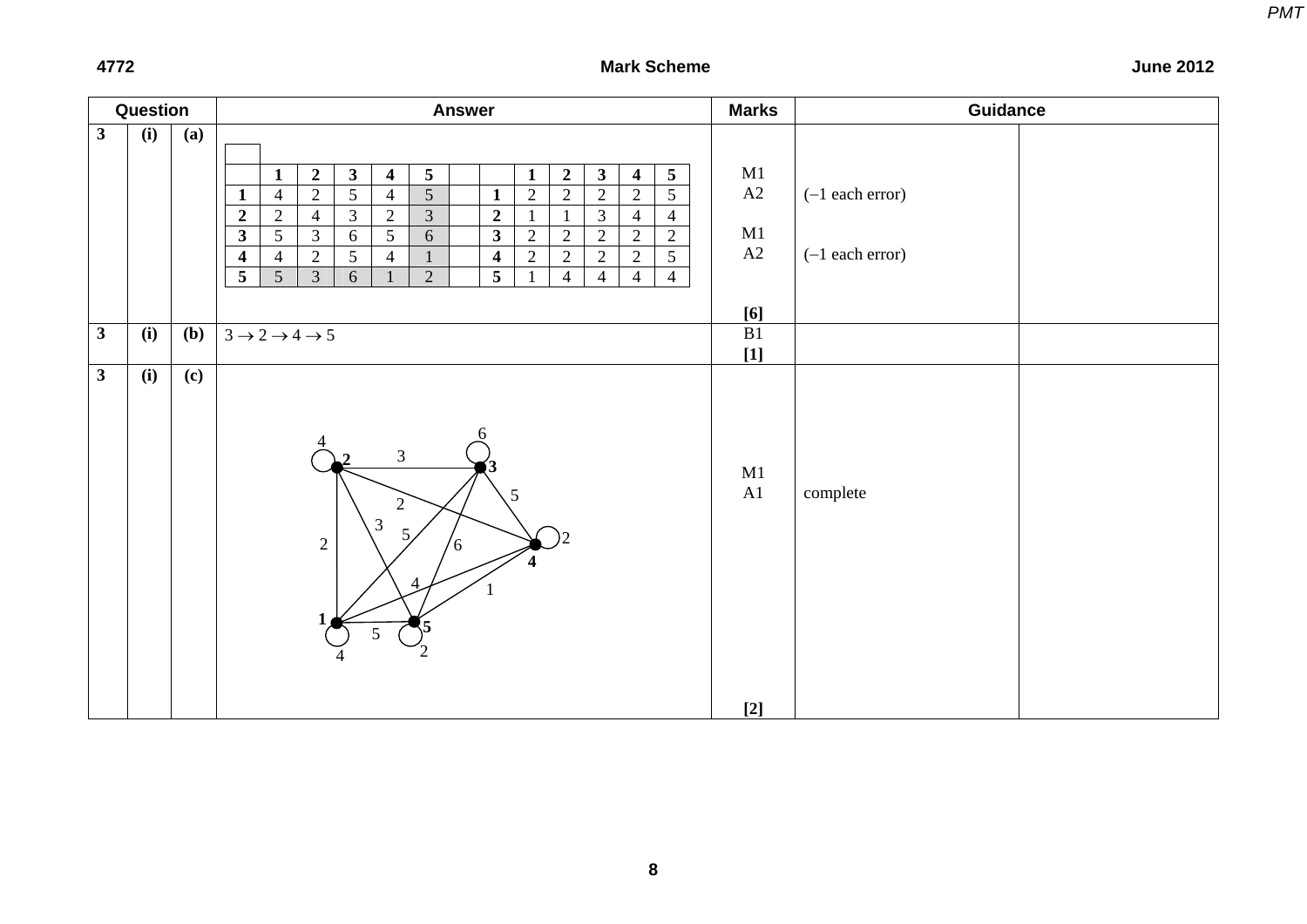#### Question **Research Answer Marks Marks (Internative Answer** Marks ) Marks (Internative Marks Guidance **3 (ii)**  M1 delete vertex **5** plus arcs A1  $(2 + 2 + 3)$ 2 2 3 5 6 5 1 **5 4**  $\frac{2}{3}$   $\frac{3}{3}$   $\frac{3}{2}$ **1** 3 5 4 Lower bound =  $(2 + 2 + 3) + (1 + 3) = 11$  A1  $1 + 3$ **[3] 3** (iii)  $1 \rightarrow 2 \rightarrow 4 \rightarrow 5 \rightarrow 3 \rightarrow 1$  of total length 16 M1A1B1 M1 for  $1 \rightarrow 2 \rightarrow 4 \rightarrow 5$ **[3] 3** (iv)  $1 \rightarrow 2 \rightarrow 4 \rightarrow 5 \rightarrow (4 \rightarrow 2) \rightarrow 3 \rightarrow (2) \rightarrow 1$  M1A1 SC 1 id seen elsewhere **[2] 3** (v)  $e$  eg  $1 \rightarrow 2 \rightarrow 3 \rightarrow 2 \rightarrow 4 \rightarrow 3 \rightarrow 5 \rightarrow 4 \rightarrow 5 \rightarrow 1$  M1A1 2 $\rightarrow$ 3 or 5 $\rightarrow$ 4 repeated for M1 Length  $= 32$  B1 **[3] 4** (i) Let *x* be the number of maths books produced ... B1 variable defs. "number of" Line  $1$  ⇔ max  $6x + 3y + 7z$  (10 − 4 = 6 etc.) B1 objective Line  $2 \Leftrightarrow 2x + 1.5y + 2.5z \le 10000$  (printing time) B1 constraints Line  $3 \Leftrightarrow$  $x + 0.5y + 1.5z \le 7500$  (packing time) B1 Line  $4 \Leftrightarrow 300x + 200y + 400z \le 2000000$  (storage space) B1 **[5]**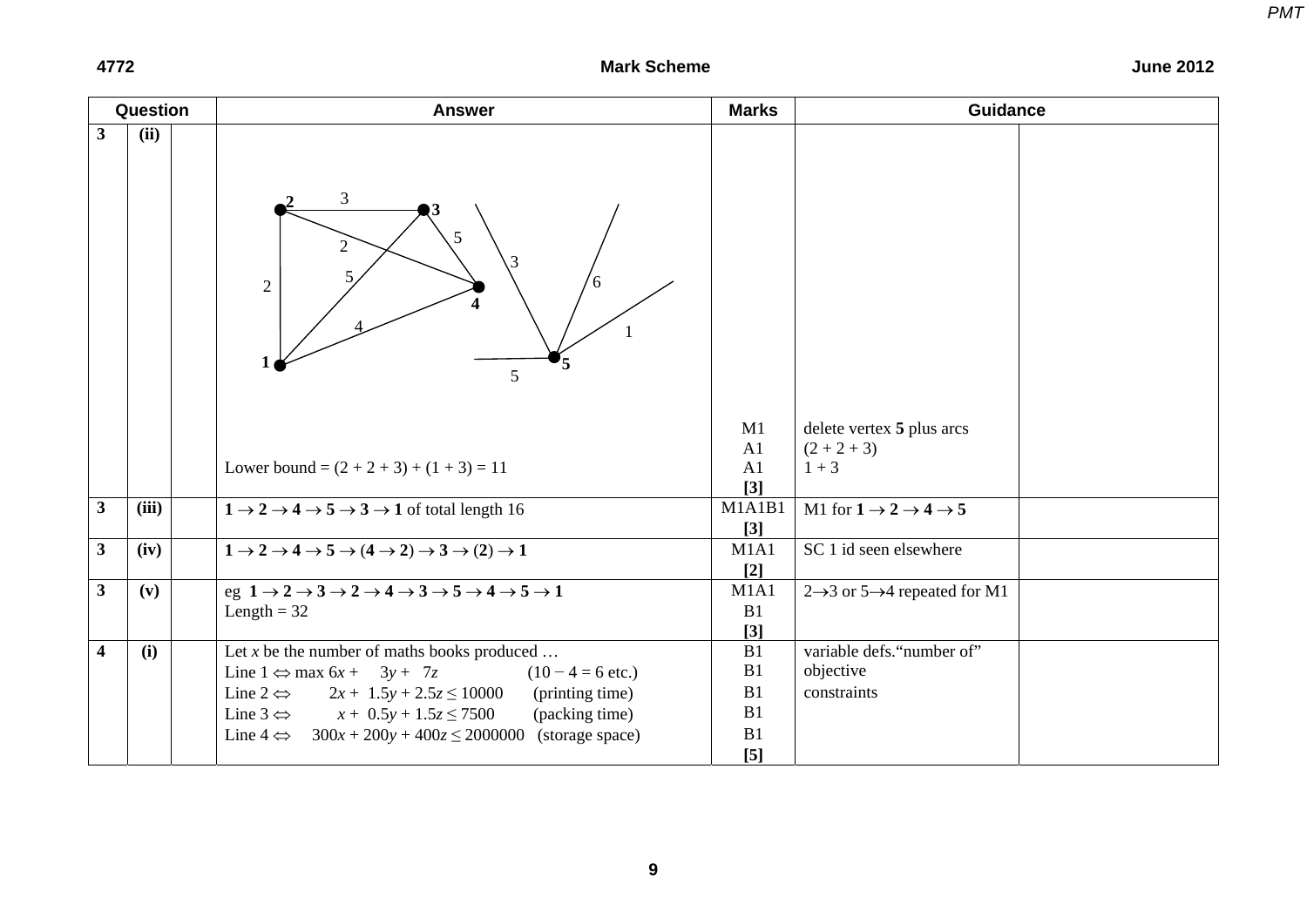| Question                |       |  |                                                                             |                     | <b>Answer</b>   |                |                |                | <b>Marks</b> | <b>Guidance</b> |                         |
|-------------------------|-------|--|-----------------------------------------------------------------------------|---------------------|-----------------|----------------|----------------|----------------|--------------|-----------------|-------------------------|
| 4                       | (ii)  |  |                                                                             |                     |                 |                |                |                |              |                 |                         |
|                         |       |  | $\boldsymbol{P}$                                                            | $\mathcal{X}$<br>v  | $\mathcal{Z}^-$ | s1             | s2             | s3             | <b>RHS</b>   |                 |                         |
|                         |       |  |                                                                             | $-3$<br>$-6$        | $-7$            | $\overline{0}$ | $\overline{0}$ | $\overline{0}$ | $\Omega$     |                 |                         |
|                         |       |  | $\overline{0}$                                                              | 2<br>1.5            | 2.5             |                | $\overline{0}$ | $\overline{0}$ | 10000        |                 |                         |
|                         |       |  | $\theta$                                                                    | 0.5                 | 1.5             | $\overline{0}$ |                | $\overline{0}$ | 7500         |                 |                         |
|                         |       |  | $\overline{0}$                                                              | 300<br>200          | 400             | $\overline{0}$ | $\overline{0}$ |                | 2000000      | B1              | pivot (pivot on $x$ OK) |
|                         |       |  |                                                                             | 1.2<br>$-0.4$       | $\Omega$        | 2.8            | $\Omega$       | $\Omega$       | 28000        |                 |                         |
|                         |       |  | 0                                                                           | 0.6<br>0.8          |                 | 0.4            | $\overline{0}$ | $\Omega$       | 4000         | M1              | a correct row or column |
|                         |       |  | $\Omega$                                                                    | $-0.2$<br>$-0.4$    | $\Omega$        | $-0.6$         |                | $\Omega$       | 1500         | A <sub>1</sub>  |                         |
|                         |       |  | $\Omega$                                                                    | $-20$<br>$-40$      | $\Omega$        | $-160$         | $\overline{0}$ |                | 400000       | B1              | pivot                   |
|                         |       |  |                                                                             | 1.5<br>$\Omega$     | 0.5             | 3              | $\overline{0}$ | $\overline{0}$ | 30000        |                 |                         |
|                         |       |  | $\Omega$                                                                    | 0.75                | 1.25            | 0.5            | $\overline{0}$ | $\Omega$       | 5000         | M1              | a correct row or column |
|                         |       |  | $\overline{0}$                                                              | $\Omega$<br>$-0.25$ | 0.25            | $-0.5$         |                | $\overline{0}$ | 2500         | A <sub>1</sub>  |                         |
|                         |       |  | $\theta$                                                                    | $\theta$<br>$-25$   | 25              | $-150$         | $\overline{0}$ |                | 500000       |                 |                         |
|                         |       |  |                                                                             |                     |                 |                |                |                |              |                 |                         |
|                         |       |  | Produce 5000 maths books -                                                  |                     |                 |                |                |                |              | B1              |                         |
|                         |       |  | at a profit of £30000.                                                      |                     |                 |                |                |                |              | B1              |                         |
|                         |       |  | $(2500)$ packing minutes spare and 0.5 m <sup>3</sup> storage space spare.) |                     |                 |                |                |                |              |                 |                         |
|                         |       |  |                                                                             |                     |                 |                |                |                |              | [8]             |                         |
| $\overline{\mathbf{4}}$ | (iii) |  | £1.50 and 50 $p$ respectively.                                              |                     |                 |                |                |                |              | B1B1            |                         |
|                         |       |  |                                                                             |                     |                 |                |                |                |              | $[2]$           |                         |